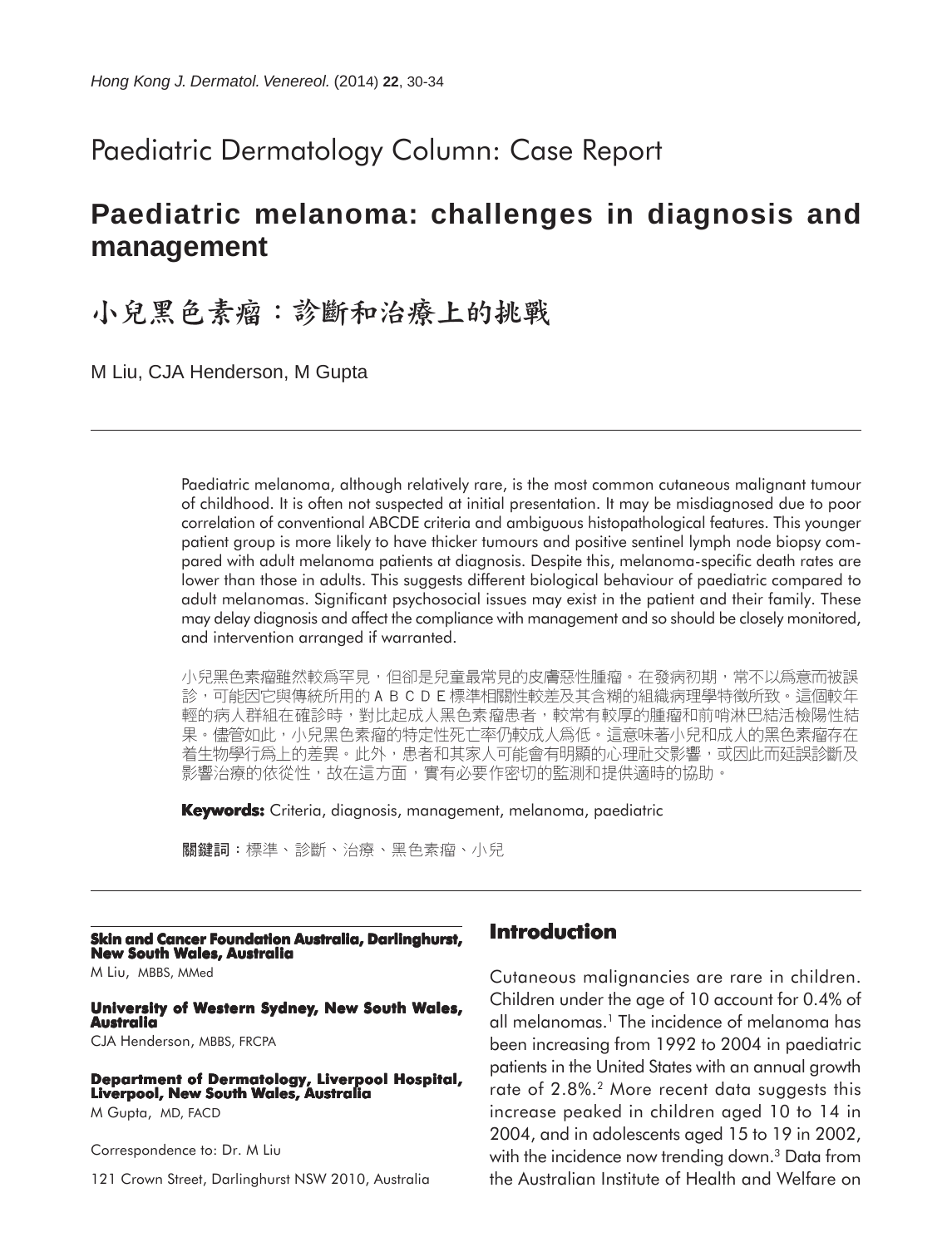## **Case history**

A 10-year-old male of Polynesian-Czech heritage presented with a six-month history of an evolving nodule on the left posterior thigh. A previous dermatology appointment was deferred, and he was reviewed only after the intervention by a staff member at the dermatology clinic who was known to the family, and who arranged an urgent consultation. On examination, an erythematous 5 mm diameter nodule with surface ulceration was noted (Figure 1). There was a history of occasional bleeding from the lesion. A provisional diagnosis of pyogenic granuloma was made, with a differential diagnosis of Spitz naevus. Flecks of pigmentation were noted at the inferior margin of the nodule.

The patient's mother was very anxious that he was able to compete at a swimming carnival the following week, as he was a competitive swimmer. She was keen to defer any procedure. After further explanation and discussion, an informed consent was obtained and a surgical excision with narrow margins was performed. Histopathology revealed a focally ulcerated 3 mm thick Clark Level IV Spitzlike melanoma (Figure 2). Features favouring a diagnosis of malignancy included: numerous and grossly atypical mitoses (Figure 3), marked cellular pleomorphism, nuclear hyperchromasia, asymmetry of the dermal nested component with foci of central necrosis and expansile dissecting growth at the deep aspect of the tumour without features of maturation. Regression and perineural invasion were absent. The tumour cells were positive for S100 (Figure 4), melan-A and HMB45 immunohistochemically.

He was then referred to a specialist melanoma treatment centre, where re-excision was performed. A sentinel lymph node biopsy (SLNB) was positive in the left groin. A CT scan of the brain, chest, abdomen and pelvis showed no evidence of metastatic disease.

The mother felt anxious about her deferring the original dermatology appointment. She asked many questions, based upon research on the



**Figure 1.** Erythematous nodule on the left posterior thigh.



**Figure 2. 2.** H&E stain showing a polypoid, exophytic tumour with ulceration, an asymmetrical nesting pattern, and marked extension into the reticular dermis (H&E, x20 magnification).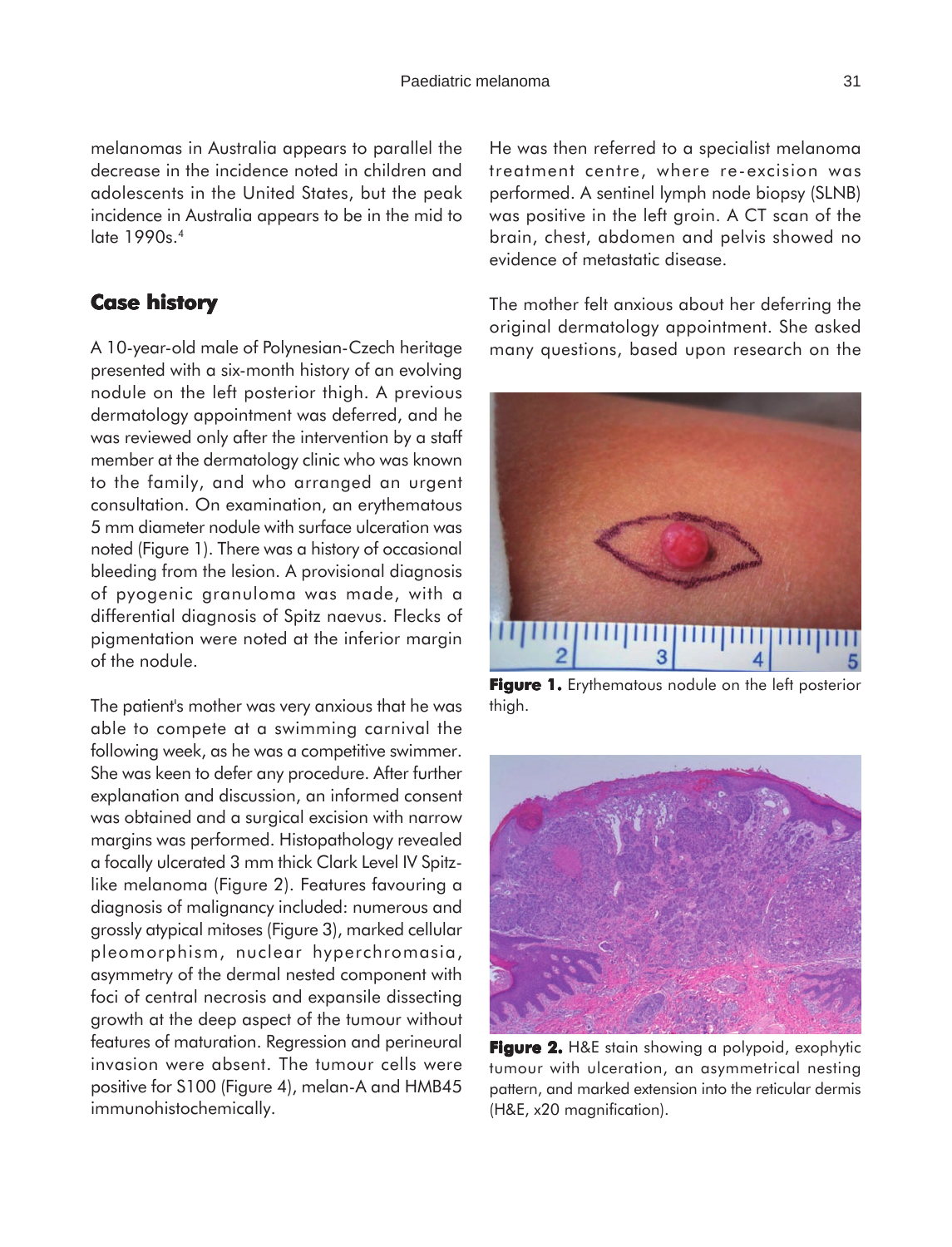internet, directed to the specialist melanoma team and paediatric oncology unit. Subsequent treatment involved interferon alpha 2b therapy at a tertiary level paediatric oncology unit for stage III melanoma.

He received the standard adult dose of 20 million units intravenously 5 days per week for four weeks, then 10 million units subcutaneously 3 times per week for 48 weeks. During induction therapy, he



**Figure 3.** Grossly atypical mitotic figure amongst markedly pleomorphic tumour cells (H&E, x400 magnification).



**Figure 4.** Low power view of positive S100 staining of tumour cells (immunoperoxidase, x20 magnification).

experienced fever, chills, and decreased appetite, and had a transient urticarial rash, which improved with oral loratidine and topical betamethasone valerate 0.02% ointment. Mild neutropaenia, leucopaenia and slightly elevated liver transaminase enzymes were also noted. Extensive discussions took place with the treating teams to reassure the family that treatment was appropriate and should be continued. Although side effects can be managed with dose modification,5 the interferon dosage was maintained as he was able to continue to participate in competitive sports such as running and swimming.

His mother remained very anxious regarding his future, and took the entire family for regular skin examination at a dermatology tertiary referral centre. The patient maintains a positive outlook on life, and remains disease-free two years after initial diagnosis.

## **Discussion**

Paediatric melanoma is often not suspected on initial presentation. This case demonstrates several features, including an initial diagnosis of pyogenic granuloma or Spitz naevus, mixed Polynesian-Caucasian background, relatively thick tumour and positive sentinel lymph node biopsy. It also highlights the distress and parental concerns that should be addressed with this diagnosis.

A recent large cohort study showed that conventional ABCDE criteria will miss 40% of paediatric melanomas in those aged 11 to 19, and 60% of those aged 10 or less. An alternate set of criteria is suggested (Table 1).<sup>1</sup>

Using this modified set of criteria may lead to earlier diagnosis and management. In this case, reference to these criteria may have led to more timely review and earlier excision.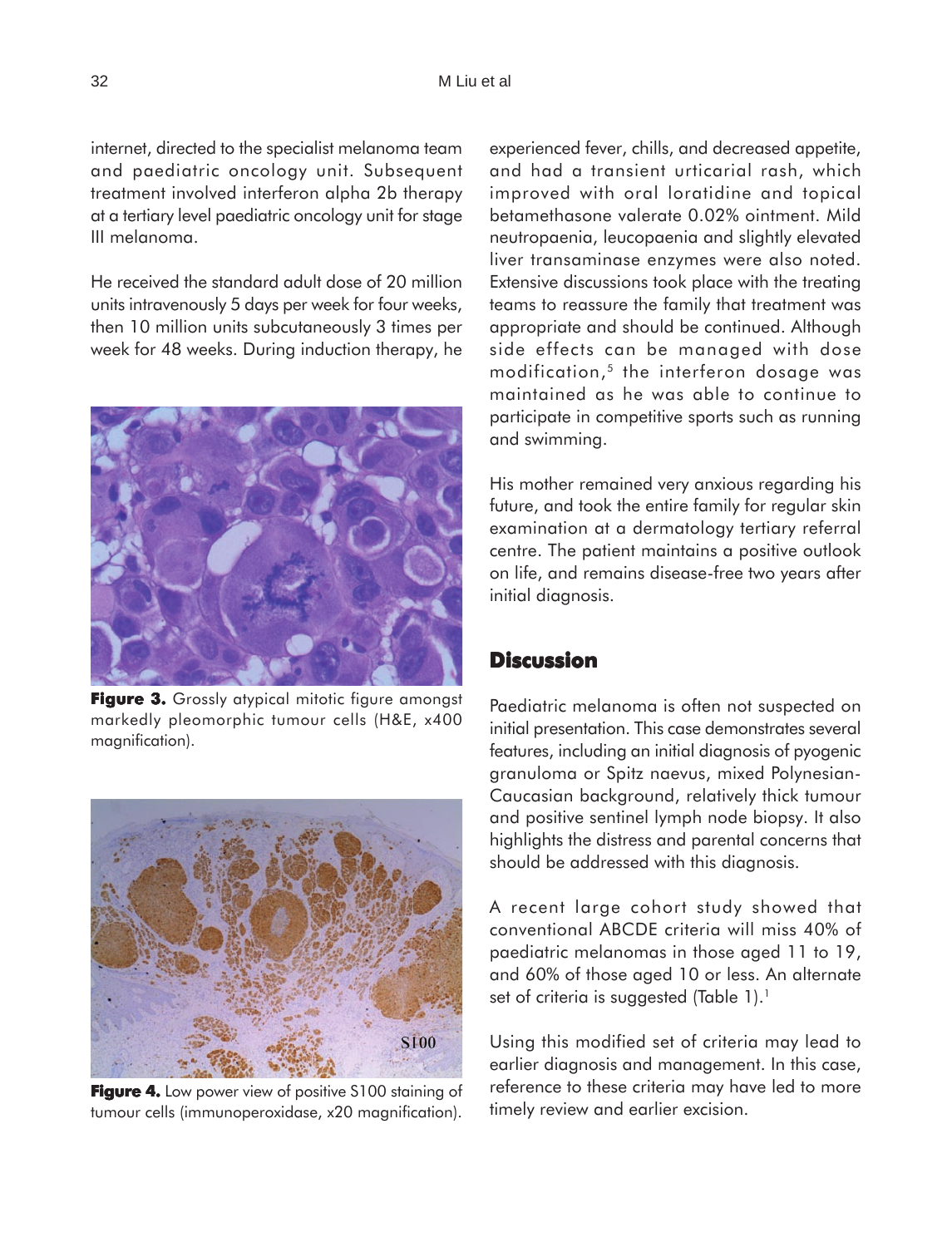### **Table 1.** Criteria for paediatric melanoma<sup>1</sup>

#### **Conventional ABCDE criteria**

Asymmetry Border irregularity Colour variegation Diameter more than 6 mm Evolution

#### **Suggested additional ABCD criteria for children**

Amelanotic Bleeding, Bump Colour uniformity De novo, any diameter

The risk factors associated with poorer disease free survival are: 1) primary tumour features of anatomic site (head/neck and limbs compared with trunk), ulceration, and satellites, and 2) sentinel lymph node features of maximum size, extra-nodal spread, peri-nodal lymphatic invasion and positive completion lymph node dissection.<sup>6</sup> For all melanoma patients, the factors predicting for worse overall survival are older age (over 65 years), male gender, and higher primary tumour (pT) and regional lymph nodes (pN) categories.7

Paediatric melanomas have different demographic features compared with adult melanomas. In a single-centre retrospective review, patients prepubescent (<age 10 years) compared to adolescent (≥10-18 years), were more often non-White, had thicker tumours, more Spitzoid tumours and more vascular invasion. Younger ages had greater rates of lymph node metastases.<sup>8</sup> Children and adolescents with atypical Spitzoid tumours and positive sentinel lymph nodes have a better prognosis than patients with histologically unambiguous melanoma and positive sentinel lymph nodes.<sup>9</sup> Although the patient in this case study was aged 10, he had features in keeping with pre-pubescent melanoma (those less than 10 years old), with better prognostic features compared to those with adult melanomas.

The most important factors adversely affecting prognosis in primary cutaneous melanomas of all ages are sentinel lymph node status and ulceration.10 Although SLNB is controversial, it should be discussed with the patient and their family, taking into consideration the Breslow depth.11 Children and adolescents with melanoma have lower rates of non-sentinel lymph node involvement and melanoma-specific death rates compared to adults.<sup>12</sup>

Higher risk paediatric melanoma patients are those with tumours thicker than 4 mm (stage IIb and IIc), or with sentinel lymph node metastases (stage III), and interferon alpha 2b therapy should be considered in these patients.

An estimated 25-30% of patients and their families find it difficult to cope with the diagnosis and subsequent treatment of melanoma.<sup>13</sup> Issues may include poor academic achievement, decreased social interaction and lowered self-esteem. In some cases, referral for counselling may be indicated.

## **Conclusion**

The incidence of paediatric melanomas may be decreasing, but vigilance and a high index of suspicion should be maintained. Paediatric melanomas appear to have different biology to adult melanomas. Multi-disciplinary care and long term follow-up are essential to improve outcomes and treat early tumour recurrence. Counselling should be carefully considered in all cases of paediatric melanoma patients.

## **Acknowledgement Acknowledgement**

We would like to acknowledge the helpful comments provided by Professor Wolfgang Weninger and Dr John de Launey in the preparation of this manuscript.